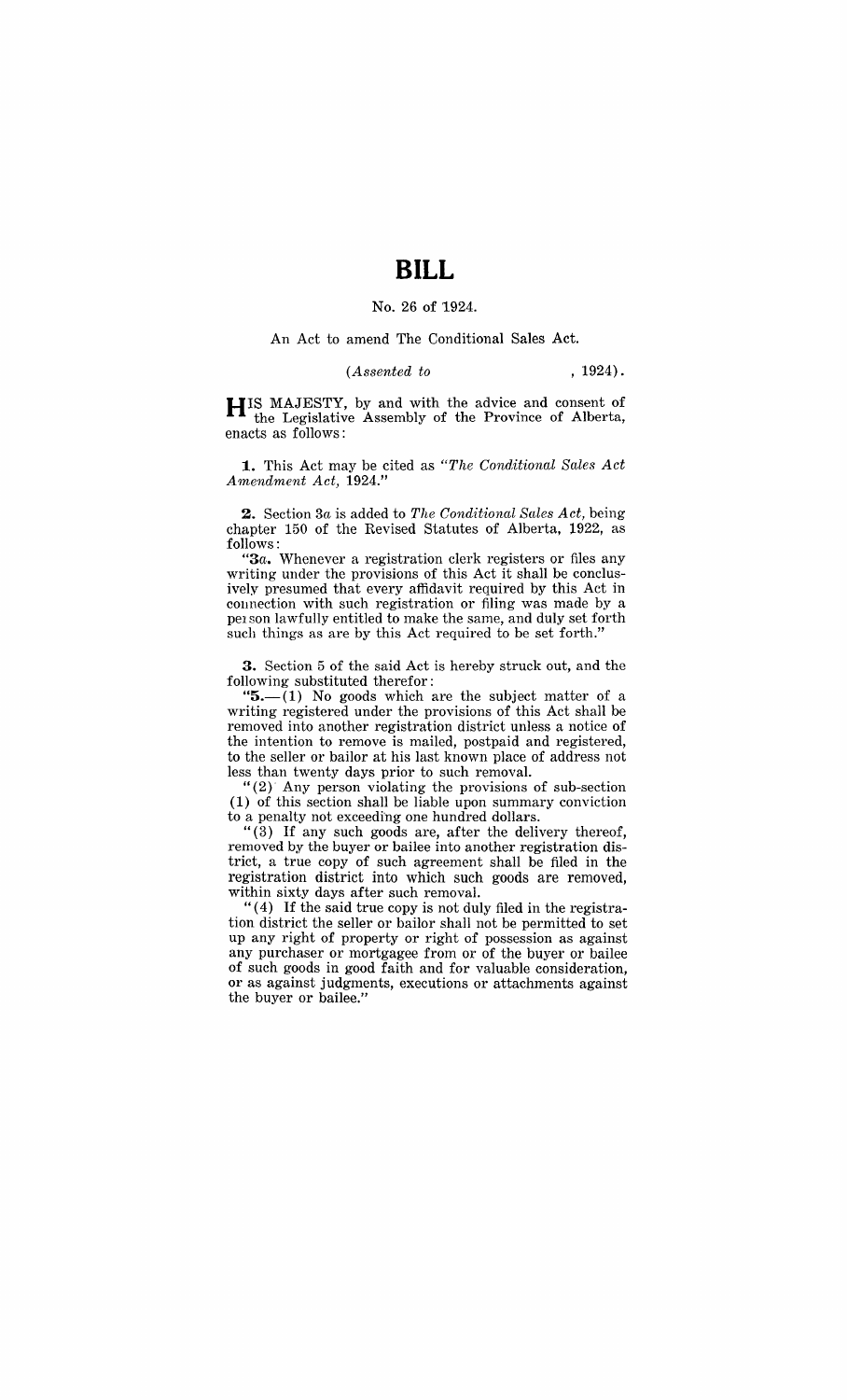**4.** Section 6a is added to the said Act as follows:

*"6a.-*(1) Nothing in this Act relating to registration shall apply to the sale or bailment of any manufactured goods or chattels of the value of fifteen dollars or over, which at the time of the actual delivery thereof to the buyer or bailee have the manufacturer's or vendor's name painted, printed or stamped thereon, or plainly attached thereto by a plate or similar device:

"Provided that such manufacturer or vendor (being the seller or bailor of such goods or chattels) keeps an office in Alberta where inquiry may be made and information procured concerning the sale or bailment of such goods or chattels:

"And provided further that such manufacturer or vendor or his agent does within five days after receiving a request so to do in writing from any person proposing to purchase goods or chattels or from any actual or intending creditor of the buyer or bailee, furnish to him a statement of the amounts (if any) paid thereon and the balance remaining unpaid.

 $(2)$  The person so inquiring shall give a name and post office address to which a reply may be sent, and it shall be sufficient if the information aforesaid is given by registered letter deposited in the post office within the said five days addressed to the person inquiring at his proper post office address.

" $(3)$  In the event of the seller or bailor not replying as aforesaid, he shall not be permitted to set up any right of property or right of possession retained by him upon the sale or bailment, except as aforesaid, as against the person making the inquiry or his assigns, or as against any purchaser or mortgagee from or of him or them, in good faith and for valuable consideration, or as against judgments, executions or attachments against him or them.

 $(4)$  Any person removing or defacing so as to be illegible any name attached to any such manufactured goods before payment or tender of the amount due in respect of such goods or performance of the conditions of the sale or bailment, shall be liable on summary conviction to a fine of not more than five hundred dollars and costs.'

5. This Act shall come into force on